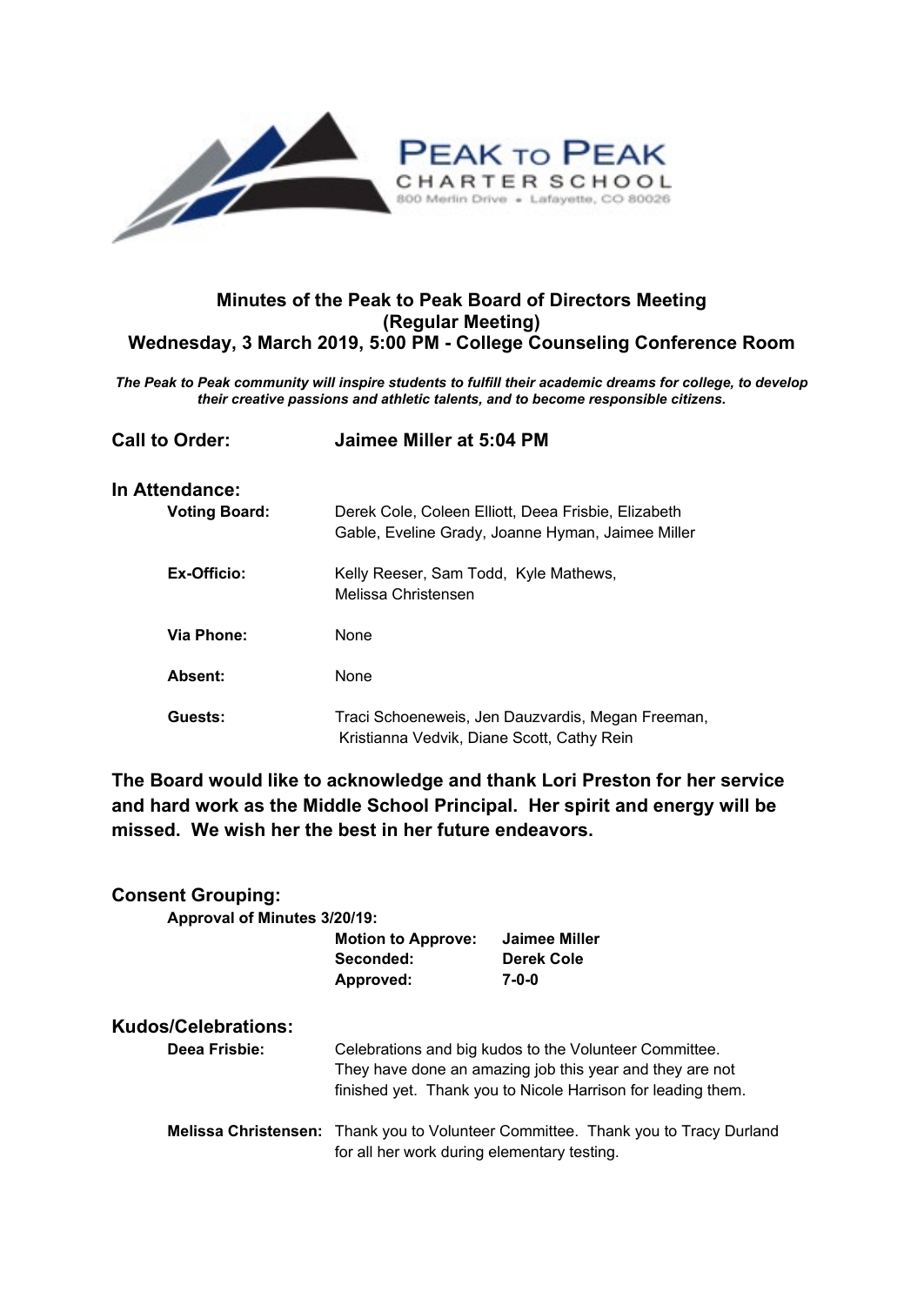| <b>Derek Cole:</b>                           | Celebrations for a continued great baseball season. Thank you to<br>Head Coach Matthew Castilleja. Thank you to HOD for being so<br>great at hiring the right people for our open positions.                                                                                                                                                                                                                                                                |
|----------------------------------------------|-------------------------------------------------------------------------------------------------------------------------------------------------------------------------------------------------------------------------------------------------------------------------------------------------------------------------------------------------------------------------------------------------------------------------------------------------------------|
| <b>Eveline Grady:</b>                        | Thank you to HOD volunteers. A special thank you to Linda<br>Willetto and Traci Schoeneweis for all the behind the scenes<br>work they do for HOD.                                                                                                                                                                                                                                                                                                          |
|                                              | Thank you to John Wilcox and Renay Ulibarri for all their hard<br>work during spring break.                                                                                                                                                                                                                                                                                                                                                                 |
| <b>Jaimee Miller:</b>                        | Thank you to Yolanda Meiler and Sheena Kelly for a wonderful<br>Middle School Costa Rica trip.                                                                                                                                                                                                                                                                                                                                                              |
| <b>Kyle Mathews:</b>                         | Great things happening in High School:<br>Two Boettcher Scholarships awarded.<br>Two Daniels Fund Scholarships awarded.<br>One Morehead-Cain Scholarship awarded.<br>2nd and 3rd place finishes in essay contest.<br>Three National Merit Scholarships awarded.<br>Scholastics recognized Senior Brian Wee for his<br>essay on loss.                                                                                                                        |
| <b>Kelly Reeser:</b>                         | Kudos to two Middle School students who worked with BVSD<br>to share their concerns with IT leaders regarding a new filter<br>in place on WiFi. They spoke with BVSD representatives and had<br>a very robust conversation. The same two students recently<br>discovered a potential security risk with this filter and notified<br>their BVSD contacts. BVSD is currently working with our students<br>regarding this issue.                               |
| <b>Public Comments:</b>                      | None                                                                                                                                                                                                                                                                                                                                                                                                                                                        |
| <b>EDE Report:</b><br><b>Listen/Discuss:</b> | <b>Kelly Reeser</b>                                                                                                                                                                                                                                                                                                                                                                                                                                         |
|                                              | Lori Preston resignation.<br>Employee Opinion Survey Response will come to board at next<br>meeting.                                                                                                                                                                                                                                                                                                                                                        |
| <b>EDO Report:</b><br><b>Listen/Discuss:</b> | <b>Sam Todd</b>                                                                                                                                                                                                                                                                                                                                                                                                                                             |
|                                              | John Wilcox hard at work over spring break.<br>Architects will present findings and recommendations<br>to board at May 15th meeting.<br>There was no action to reduce Charter School funding<br>by State Legislature.<br>Full Day kindergarten funding is expected to pass.<br>Commercial Credit Card Program had a nice rebate.<br>Food Services is considering composting.<br>Fundraising.<br>Employee benefits.<br>Lafayette Affordable Housing Project. |